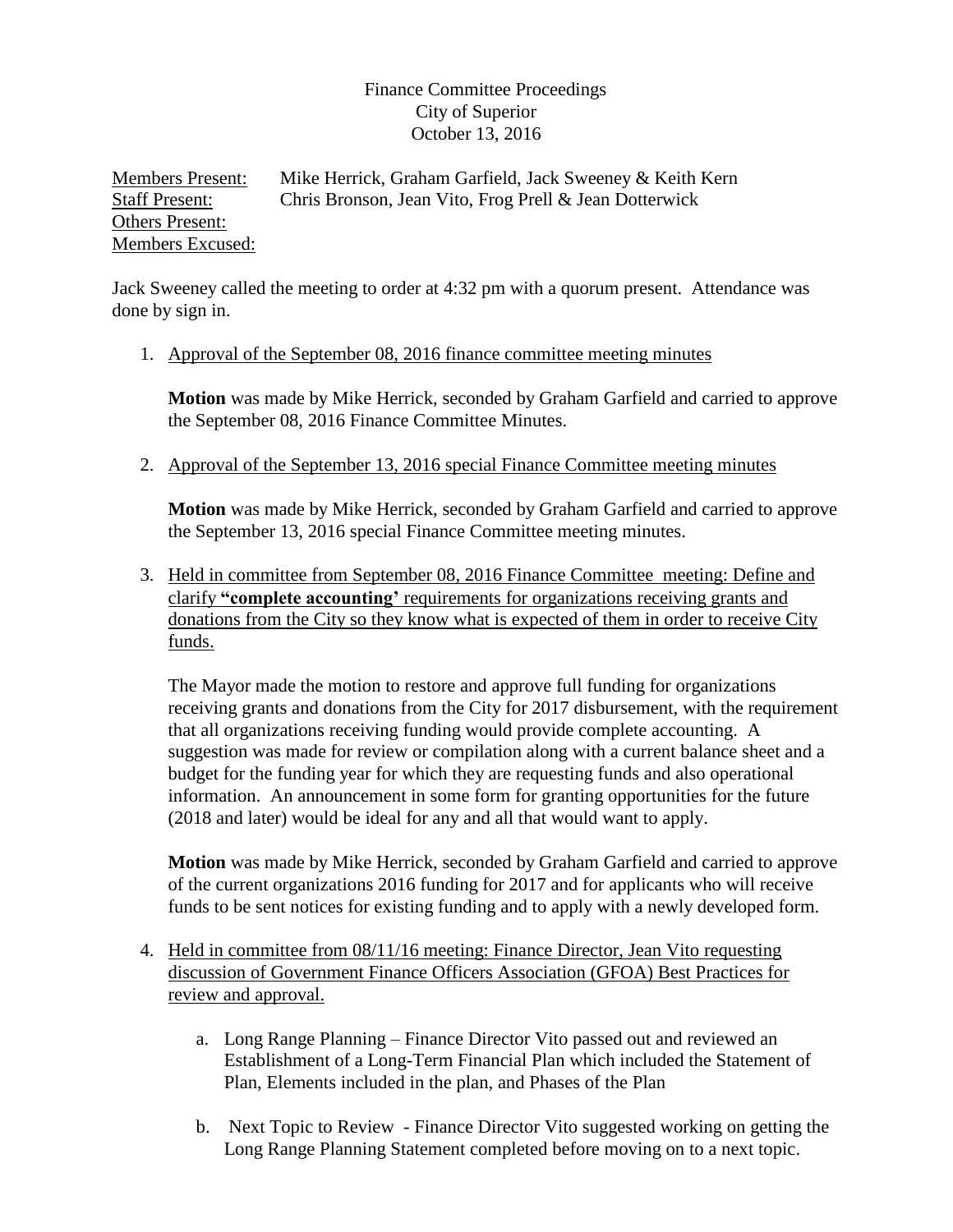**Motion** was made by Mike Herrick, seconded by Graham Garfield and carried to hold the Long –Term Financial Plan in committee until the November 2016 Finance Committee Meeting.

5. Discussion of local Room Tax legislation changes

Finance Director Vito reviewed the upcoming changes to local Room Tax legislation which will become effective January 2017. The City will be able to retain up to 30 % of room taxes collected to be spent as it sees fit, with the other 70% going to a "Tourism Entity" or a "Commission" to oversee disbursements.

**Motion** was made by Mike Herrick, seconded by Graham Garfield and carried to receive and file the local Room Tax legislation changes.

6. Discussion of City fees for services

Assistant Finance Director, Chris Bronson reviewed the City Fees for services with an emphasis on projections and revenues.

**Motion** was made by Mike Herrick, seconded by Graham Garfield and carried to receive and file the discussion of City fees for services.

## 7. Check Register – Review/Approval of September, 2016 check register

**Motion** was made by Mike Herrick, seconded by Graham Garfield and carried to receive and file the September, 2016 check register.

## 8. General Fund - September Financial Statements

- a. 2016 Statement of Revenues and Expenditures
- b. 2016 Balance Sheet

**Motion** was made by Mike Herrick, seconded by Jack Sweeney and carried to receive and file the 2016 Statement of Revenues and Expenditures.

**Motion** was made by Mike Herrick, seconded by Graham Garfield and carried to receive and file the 2016 Balance Sheet.